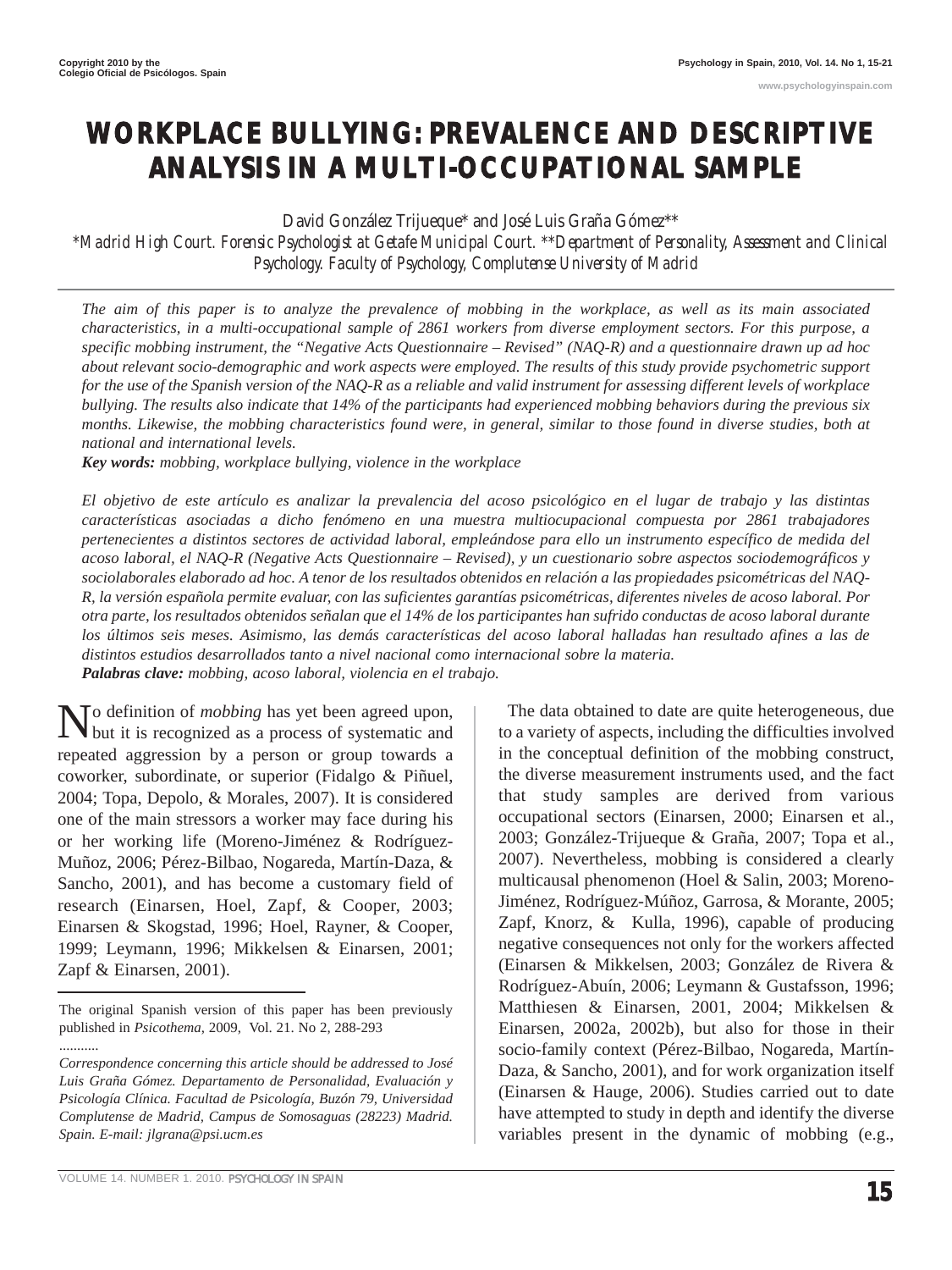antecedents, consequences, moderator variables), though research on the etiology of mobbing has traditionally been divided into three approaches: 1) the personality characteristics of mobber and victim; 2) characteristics inherent to the interpersonal relations within organizations; and 3) the psychosocial risks of the occupational environment (Moreno-Jiménez et al., 2005).

In this study we start out from the definition of mobbing provided by Einarsen and Raknes (1997) and included in the NAQ-R, as it is one of the most commonly used definitions in international research. It describes mobbing as *"a situation where, over a period of time, one or more individuals continuously perceive themselves as the recipients of negative acts by one or more individuals, in a situation where the mobbing target finds it difficult to defend him- or herself from such actions. An isolated incident is not mobbing."* On the basis of this definition, we propose to describe the diverse characteristics of mobbing within the active population of our country, and thus to improve our knowledge of this phenomenon with regard to sociodemographic and work variables and variables of perceived mobbing over the previous six months. Another goal of this study is to adapt the NAQ-R to a Spanish sample, ensuring the basic psychometric guarantees—reliability and validity—of the instrument.

# **METHOD**

## *Participants*

A total of 2861 people participated in the study. They belonged to the active Spanish population of both sexes (55.4% women and 44.6% men), aged between 16 and 67 years, the mean age of the sample being 34.26 years  $(SD = 12.04)$ . Of the total, 97.5% were of Spanish nationality. Regarding participants' civil status, most were unmarried with no partner (49.4%), whilst 8.8% were unmarried with partner, 36% were married, 4.9% were separated/divorced, and 0.9% were widowed. In addition, 74.6% of the participants considered themselves as middle-class, and as regards educational level, 43.1% had a university qualification, 39.7% had completed secondary education (academic or technical) and the remaining 17.2% had primary or incomplete secondary education.

## *Procedure*

This research on mobbing was carried out during the years 2006 and 2007. In order to obtain the most representative sample possible of the active population of the diverse urban areas of the Region of Madrid, we selected 250 students interested in obtaining research credits out of a total of 400 from the Department of Clinical Psychology at the Complutense University of Madrid. The selection of the research assistants began with an informative talk about the characteristics of the study to all fourth-year students on the Clinical Psychology course. They were informed that, to be able to participate in the research project, the order of arrival of the requests and the geographical area they came from were important conditions that would be taken into account. We took as reference for the distribution of the assistant researchers the population census of the Region of Madrid from 2006, and considered the following geographical areas to obtain the sample for the study: 1) Madrid capital 60% (150 research assistants), 2) Northern metropolitan area 5% (12 research assistants), 3) Eastern metropolitan area 8% (20 research assistants), 4) Southern metropolitan area 20% (50 research assistants), and 5) Western metropolitan area 7% (18 research assistants). Each research assistant was required to administer 16 protocols to people they knew and to strangers from their area of residence; each protocol took approximately 25 minutes to complete.

All the members of the final sample participated voluntarily and confidentially in this study. The protocols were anonymous and had simple introductory instructions.

Initially, 4000 protocols were handed out, and the response rate was 77.7%, that is, a total of 3111 protocols were returned, of which 250 were rejected because their data were defective, they had been filled out randomly, or they had low response consistency. This latter aspect was detected by means of four items of similar content that had been included *ex profeso* in the battery so that the protocol could be eliminated if any of these items were responded to inversely/contradictorily.

## *Instruments*

Participants filled out a form drawn up *ad hoc* requesting socio-demographic and socio-employment data and a questionnaire that specifically measured mobbing, the NAQ-R *(Negative Acts Questionnaire-Revised)* by Einarsen and Raknes (1997). The NAQ-R divides negative behaviors perceived at the workplace into two subscales, personal harassment and mobbing, according to the original studies (Mikkelsen & Einarsen, 2001). It is a 5-point Likert-type scale on which respondents rate the frequency with which they are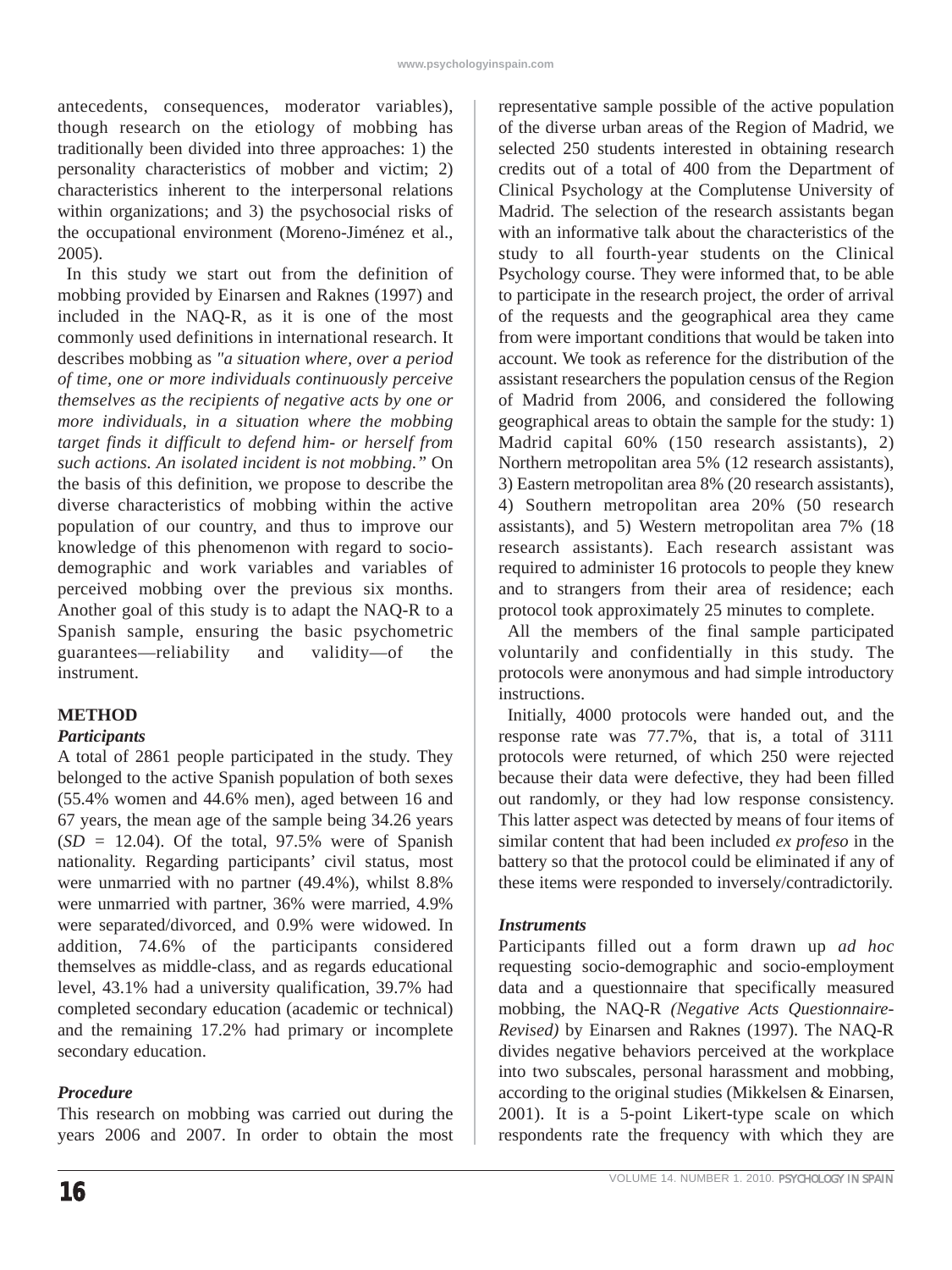subjected to each behavior described. In its original version, this questionnaire had 21 items that came from various bibliographic studies and numerous interviews with victims of mobbing; since then, the NAQ has undergone several modifications, always taking into consideration that the term mobbing should not appear in the text (Einarsen & Raknes, 1997). Its essential characteristic is that, after the participants have responded to these items, a definition of mobbing is introduced, leaving them to determine whether or not they consider themselves victims of mobbing according to this definition (Einarsen & Raknes, 1997). Diverse studies have revealed the good psychometric properties of the instrument, with internal stability indexes of between .87 and .93 (Cronbach's alpha) and negative correlations with mental/physical health variables (*r =* - .42), workers' general performance (*r =* -.24), , degree of job satisfaction (between  $r = -.24$  and  $r = -.44$ ), and degree of psychosocial health and well-being (between *r =* -.31 and *r =* -.52), as well as positive correlations with intention of quitting one's current job  $(r = .36)$  and presence of psychosomatic complaints (*r =* .32) (Einarsen & Raknes, 1997; Hoel, Cooper, & Faragher, 2001; Mikkelsen & Einarsen, 2001).

In this study we used the latest revision in English of the NAQ-R, adding only one item related to sexual harassment. In order to complete the information obtained with this instrument, we developed a series of questions for the participants who considered themselves victims of mobbing, such as the number of mobbers, the mobbers' sex and position in the organizational hierarchy, and how long the victim had experienced this mobbing situation. We used the *back translation* technique to translate the instrument into Spanish. The NAQ-R was translated into Spanish by two experts in this kind of translation and subsequently retranslated into English by two different experts, thus obtaining the final version of the NAQ-R employed in this study.

#### *Data Analysis*

We analyzed the basic psychometric properties of the NAQ-R, calculating the degree of internal consistency with Cronbach's alpha coefficient and the internal validity by means of exploratory factor analysis.

We then carried out a basic description of the study sample based on the selected variables and performed a general analysis of the differences of proportions between the frequency of perceived mobbing with regard to the socio-demographic and socio-employment

variables considered. In order to identify possible significant differences, we analyzed the corresponding percentages and frequencies for the contingency tables and the subsequent application of the Chi-square statistical technique  $(\chi^2)$ . We thereby expected to determine whether there were any indicators—either socio-demographic or socio-employment—related to the existence of mobbing at work, which would thus constitute variables characteristic of mobbing.

#### **RESULTS**

П

#### *Basic psychometric properties of the NAQ-R*

The factor analysis (principal components method with *varimax* rotation) revealed a three-dimensional structure of the questionnaire. As seen in Table 1, this analysis yielded three factors that explained 54% of the

|                                                                                                                                                                                                   | <b>Factor I</b><br>Psychological<br>harassment | <b>Factor II</b><br>Mobbing | <b>Factor III</b><br><b>Physical</b><br>harassment |
|---------------------------------------------------------------------------------------------------------------------------------------------------------------------------------------------------|------------------------------------------------|-----------------------------|----------------------------------------------------|
| 1. Alguien le ha ocultado información que ha<br>afectado a su rendimiento                                                                                                                         | .540                                           | .417                        |                                                    |
| 2. Ha sido humillado o ridiculizado en relación a su<br>trabajo                                                                                                                                   | .725                                           |                             |                                                    |
| 3. Le han ordenado realizar un trabajo que está por<br>debajo de su nivel de competencia                                                                                                          |                                                | .715                        |                                                    |
| 4. Le han cambiado de realizar tareas de<br>responsabilidad por otras más triviales o<br>desagradables                                                                                            |                                                | .689                        |                                                    |
| 5. Se han extendido rumores sobre usted                                                                                                                                                           | .671                                           |                             |                                                    |
| 6. Ha sido ignorado, excluido o le han dejado de<br>hablar                                                                                                                                        | .775                                           |                             |                                                    |
| 7. Le han insultado u ofendido con comentarios sobre<br>usted. sus actitudes o su vida privada                                                                                                    | .764                                           |                             |                                                    |
| 8. Le han gritado o ha sido o ha sido objeto de<br>enfados espontáneos                                                                                                                            | .637                                           |                             |                                                    |
| 9. Ha sufrido conductas intimidatorios como ser<br>apuntado con el dedo, la invasión de su espacio<br>personal, empujones, que no le dejen pasar, etc.                                            | .561                                           |                             | .459                                               |
| 10. Ha visto detalles o indirectas de otros que le<br>sugieran abandonar su trabajo                                                                                                               | .650                                           |                             |                                                    |
| 11. Le han recordado continuamente sus errores y<br>fallos                                                                                                                                        | .653                                           |                             |                                                    |
| 12. Ha sido ignorado o ha recibido una reacción hostil<br>cuando se ha acercado a alguien                                                                                                         | .747                                           |                             |                                                    |
| 13. Ha recibido críticas persistentes sobre su trabajo y<br>esfuerzo                                                                                                                              | .698                                           |                             |                                                    |
| 14. Sus opiniones y puntos de vista han sido ignorados                                                                                                                                            | .593                                           | .468                        |                                                    |
| 15. Ha recibido bromas pesadas de gente con la que no<br>se lleva bien                                                                                                                            | .534                                           |                             |                                                    |
| 16. Le han asignado tareas u objetivos inalcanzables                                                                                                                                              |                                                | .610                        |                                                    |
| 17. Ha recibido alegaciones en su contra                                                                                                                                                          | .679                                           |                             |                                                    |
| 18. Ha sido excesivamente supervisado en su trabajo<br>19. Ha sido presionado para no reclamar algo a lo que<br>tiene derecho (p. ej., baja temporal por enfermedad,<br>vacaciones, dietas, etc.) | .382                                           | .569<br>.536                |                                                    |
| 20. Ha sido objeto de numerosas tomaduras de pelo y<br>sarcasmos                                                                                                                                  | .592                                           |                             | .401                                               |
| 21. Ha sido expuesto a una excesiva carga de trabajo                                                                                                                                              |                                                | .645                        |                                                    |
| 22. Ha recibido amenazas de violencia o abusos físicos<br>23. Se ha sentido acosado sexualmente en su lugar de<br>trabajo                                                                         |                                                | 352                         | .739<br>.736                                       |
| Percentage of variance explained                                                                                                                                                                  | 29.8%                                          | 15.357 %                    | 8.843 %                                            |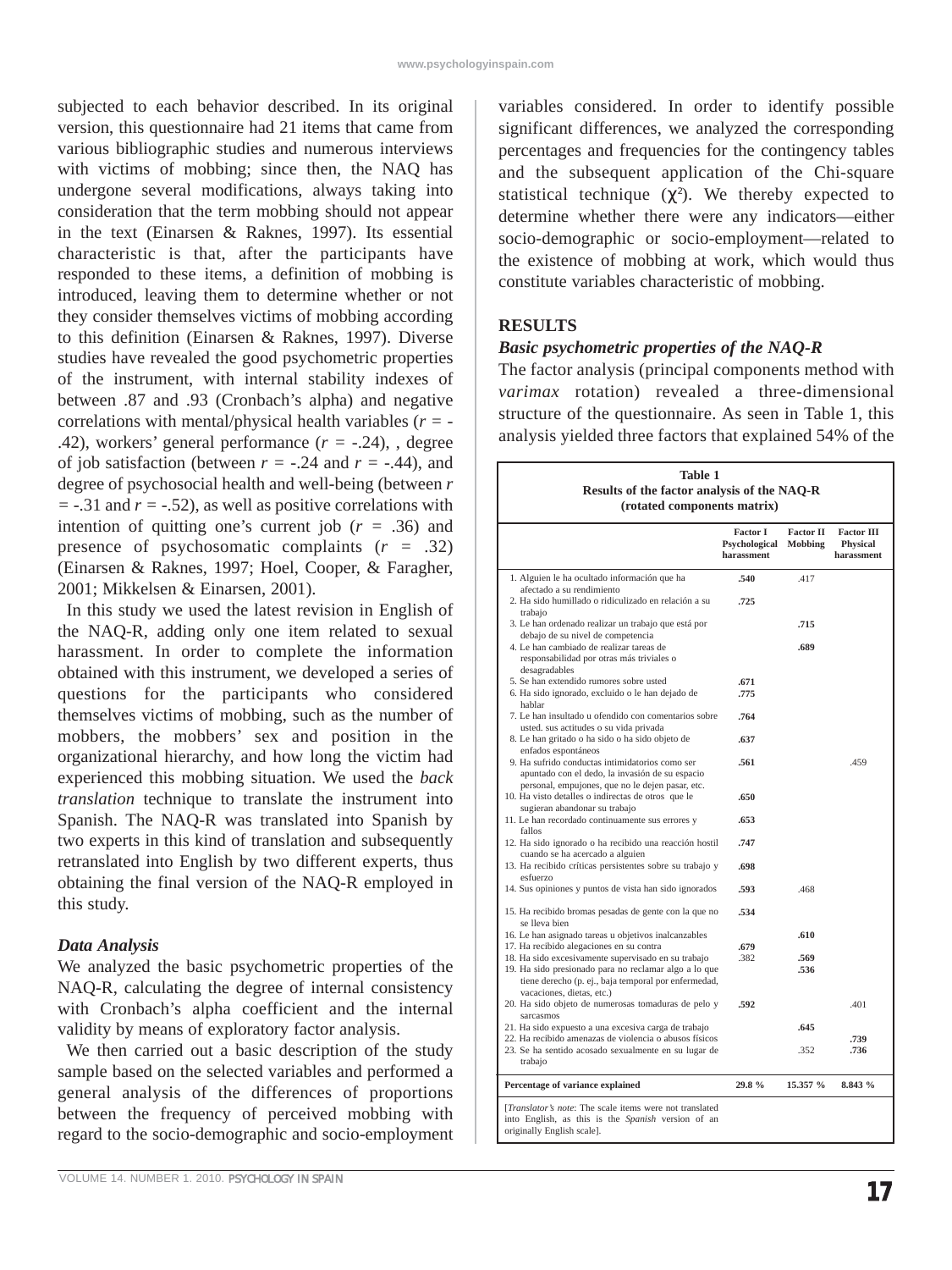total variance. The criteria used to define the definitive factors were, on the one hand, the item had to load higher than .30 on the factor and, on the other hand, as our goal was to identify the diverse subscales of the questionnaire, if an item loaded more than .35 on two factors, we considered that it contributed more to the factor with the highest loading, as long as the difference of item loadings on both factors was higher than .10. If it was not, we proposed the removal of the item.

Once the factor structure underlying the NAQ-R had been tested, we determined the reliability index of the questionnaire and of each one of the factors found, calculating the internal consistency with the Cronbach's alpha reliability coefficient (see Table 2).

## *Descriptive occupational characteristics of the sample*

With regard to work variables, participants reported having worked for an average of 13.25 years (*SD =* 12.05), and that the mean number of years at their current job was 7.95 (*SD =* 9.63) and the duration of their working day was 7.69 hours  $(SD = 1.94)$ . Of the total, 75.6% worked in the private sector and 24.4% in the public sector. It was also interesting to note that 58.5% were at workplaces with fewer than 50 workers, 59.7% had an indefinite contract, 13.4% were affiliated to some kind of union, and 49.3% thought that their current professional activity interfered with their personal life; for 33.8%, their current professional activity was less interesting than when they started out in it, and 50.1% admitted that they considered the possibility of changing jobs. Finally, we should note that 52.9% reported having antecedents of sick leave, 6.9% admitted taking sick leave for psychological reasons, 19.6% reported antecedents of psychotherapeutic/ psychopharmacological treatment, 5.1% were on sick leave at the time we gathered the information, and 7.7% were receiving psychotherapeutic/psychopharmacological treatment.

| Table 2<br><b>Reliability of the NAQ-R</b> |                  |  |  |  |
|--------------------------------------------|------------------|--|--|--|
|                                            | Cronbach's alpha |  |  |  |
| <b>Total mobbing</b>                       | .93              |  |  |  |
| Psychological harassment                   | .93              |  |  |  |
| Mobbing                                    | .81              |  |  |  |
| Physical harassment                        | .66              |  |  |  |

## *Prevalence of mobbing in the past six months*

Of the total participants,  $86\%$  ( $n = 2462$ ) did not consider themselves to have been the victims of mobbing in the past six months, whereas  $8.2\%$  ( $n = 234$ ) reported having suffered psychological harassment at work occasionally (sporadically, monthly) and the remaining 5.8% ( $n = 165$ ) reported a weekly or daily frequency – that is, they described real occupational mobbing situations, if we use the operational frequency and duration criteria of the mobbing concept established at a theoretical level (Martín-Daza & Pérez-Bilbao, 1998).

#### *Characteristics of the mobbing indentified*

In total, 51.1% of those who perceived themselves as being mobbed at the workplace reported a single mobber and 27% two mobbers, while the remaining 21.9% reported themselves as being the victim of more than two mobbers. With regard to the hierarchical relationship with the mobbers, 47.2% reported situations of mobbing committed by a hierarchical superior (*downward vertical mobbing*), 20.9% by workers of the same hierarchical level (*horizontal mobbing*), 23.8% by both superiors and coworkers (*mixed mobbing*), and only 9.1% by a hierarchical subordinate (*upward vertical mobbing*).

Forty-four percent who considered themselves the victim of mobbing during the previous six months reported having been mobbed by men, 32.3% by women, and 23.7% by both sexes. Regarding the duration of the perceived mobbing, 35.7% reported a mobbing situation of more than 18 months' duration, whilst the remaining 64.3% reported that the perceived mobbing situation did not exceed this duration, with a mean duration of 12.66 months  $(SD = 11.6)$ .

#### *Socio-demographic and socio-employment characteristics*

With regard to frequent mobbing (at least once a week), we found significantly higher percentages in women, in workers aged between 31 and 50 years, in the public sector, in organizations with fewer than 50 workers, in indefinite contract situations, and in union members (see Table 3).

Likewise, the participants who thought that their work interfered with their personal life reported a higher percentage of cases of frequent mobbing in the past six months; this was also the case for participants who displayed less interest in their current professional activity or who admitted considering changing jobs. We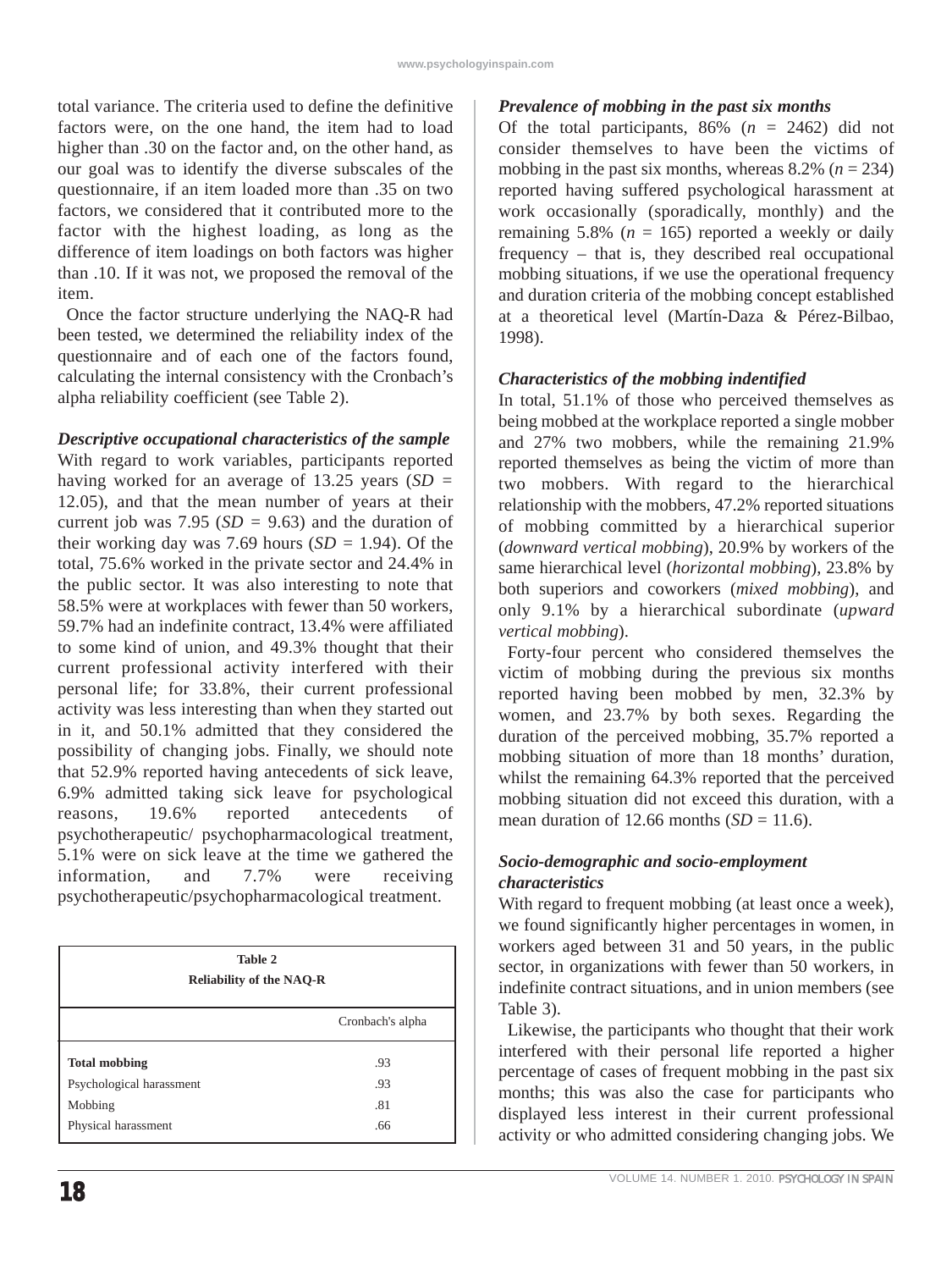also detected a higher percentage of frequent mobbing in workers with antecedents of sick leave or in a current situation of sick leave, as well as in workers with antecedents of specialized treatment or who were currently receiving specialized treatment (see Table 3).

#### **DISCUSSION AND CONCLUSIONS**

The adapted version of the NAQ-R has emerged as a useful instrument for the assessment of mobbing behaviors in the workplace. The reliabilities of the instrument and its various subscales are differentially satisfactory. The total mobbing score and the psychological harassment scale presented the highest accuracy, internal consistency or homogeneity of measurement, reaching alpha coefficients of .93. The reliability of the remaining scales can be considered sufficient, though an increased number of items would considerably improve their reliability rates.

Of the total sample, 14% considered themselves to have been the victim of mobbing at work in the past six months, and, more precisely, 5.8% reported experiencing this kind of behavior frequently, while 8.2% said they experienced it occasionally. These numbers are compatible with those obtained in other national and international studies. For example, in our country, the prevalence for the previous six months has ranged between 8% and 16% (González-Trijueque & Graña, 2007; Piñuel, 2001; Piñuel & Oñate, 2002, 2006), a figure that can vary between 1 and 10% if we consider the international level (Einarsen & Hauge, 2006). The International Labour Organization (ILO) established a 5% prevalence of mobbing during the past year in the active Spanish population, which is similar to the 5.8% obtained in the present study, in any event a lower figure than that provided in the latest Cisneros report carried out in our country, which established a prevalence of 9.2% in Spain's active population (Piñuel & Oñate, 2006).

As far as gender is concerned, our results reveal that women are more likely to experience mobbing, a finding that coincides with those from other international (Leymann, 1996; Vartia, 1996) and national studies (Piñuel & Oñate, 2002). With regard to the age of the victims, it is noteworthy that, until recently, the studies carried out in our country had reported those aged under 30 as being most likely to be the victims of mobbing. However, the recent Cisneros VI report was the first to consider people over age 45 as the main occupational age group experiencing mobbing, a finding fully compatible with those obtained in this study.

Another finding of the present study that fully coincides with those of most research carried out up to now is that public administration is a work environment in which the likelihood of mobbing increases. This finding is backed up by the data from the *Third European Survey on Work Conditions*, which reported that public administration is the employment sector with the most cases of *mobbing*, the prevalence of the phenomenon there being situated at 13% (Einarsen & Skogstad, 1996). This also coincides with the findings of the latest relevant national study, which situates the prevalence of mobbing in public administration at 22.5% (Piñuel & Oñate, 2006), whereas in our study the figure for such prevalence was 9.1%. With regard to the number of employees in the work environments in our sample, we observed that organizations with fewer than 50 workers had the highest percentages of cases of frequent mobbing, a situation that may be facilitated by a lack of health and safety and committees as prescribed by the legislation on risks in the workplace.

| Table 3<br>Distribution of the frequencies of the significant variables with regard<br>to the frequency of perceived mobbing |      |                                                                |                      |            |  |  |
|------------------------------------------------------------------------------------------------------------------------------|------|----------------------------------------------------------------|----------------------|------------|--|--|
|                                                                                                                              | No   | Occasional Frequent<br>mobbing mobbing<br>$(n=2462)$ $(n=234)$ | mobbing<br>$(n=165)$ | $\chi^2$   |  |  |
| <b>Sex</b>                                                                                                                   |      |                                                                |                      |            |  |  |
| Male                                                                                                                         | 87.6 | 8.1                                                            | 4.3                  | $9.23**$   |  |  |
| Female                                                                                                                       | 84.8 | 8.3                                                            | 6.9                  |            |  |  |
| Sector                                                                                                                       |      |                                                                |                      |            |  |  |
| Private                                                                                                                      | 87.4 | 7.8                                                            | 4.8                  | 20.29***   |  |  |
| Public                                                                                                                       | 81.2 | 9.7                                                            | 9.1                  |            |  |  |
| Number of workers                                                                                                            |      |                                                                |                      |            |  |  |
| Fewer than 50                                                                                                                | 84.6 | 9.3                                                            | 6.1                  | 7.83*      |  |  |
| 50 or more workers                                                                                                           | 88   | 6.6                                                            | 5.4                  |            |  |  |
| Union affiliation                                                                                                            |      |                                                                |                      |            |  |  |
| Yes                                                                                                                          | 77.3 | 12.8                                                           | 9.9                  | 28.99***   |  |  |
| No.                                                                                                                          | 87.4 | 7.5                                                            | 5.1                  |            |  |  |
| Interference of work in personal life                                                                                        |      |                                                                |                      |            |  |  |
| Yes                                                                                                                          | 80.9 | 10.7                                                           | 8.4                  | 18.37***   |  |  |
| No                                                                                                                           | 91.1 | 5.7                                                            | 3.2                  |            |  |  |
| Less interest in current job                                                                                                 |      |                                                                |                      |            |  |  |
| Yes                                                                                                                          | 76.9 | 12.2                                                           | 10.9                 | $12.27***$ |  |  |
| N <sub>o</sub>                                                                                                               | 90.7 | 6.1                                                            | 3.2                  |            |  |  |
| Switching jobs                                                                                                               |      |                                                                |                      |            |  |  |
| Yes                                                                                                                          | 81.9 | 10.5                                                           | 7.6                  | 17.02***   |  |  |
| N <sub>0</sub>                                                                                                               | 90.3 | 5.8                                                            | 3.9                  |            |  |  |
| Antecedents of sick leave                                                                                                    |      |                                                                |                      |            |  |  |
| Yes                                                                                                                          | 81.5 | 10.3                                                           | 8.2                  | 41.75***   |  |  |
| N <sub>0</sub>                                                                                                               | 91.2 | 5.8                                                            | 3                    |            |  |  |
| Current sick leave                                                                                                           |      |                                                                |                      |            |  |  |
| Yes                                                                                                                          | 40   | 17.9                                                           | 42.1                 | 13.38***   |  |  |
| No                                                                                                                           | 88   | 7.9                                                            | 4.1                  |            |  |  |
| Antecedents of treatment                                                                                                     |      |                                                                |                      |            |  |  |
| Yes                                                                                                                          | 73.2 | 14.3                                                           | 12.5                 | $3.78*$    |  |  |
| N <sub>0</sub>                                                                                                               | 89.2 | 6.7                                                            | 4.1                  |            |  |  |
| Current treatment                                                                                                            |      |                                                                |                      |            |  |  |
| Yes                                                                                                                          | 60.2 | 11.3                                                           | 28.5                 | $9.21**$   |  |  |
| No                                                                                                                           | 88.2 | 7.9                                                            | 3.9                  |            |  |  |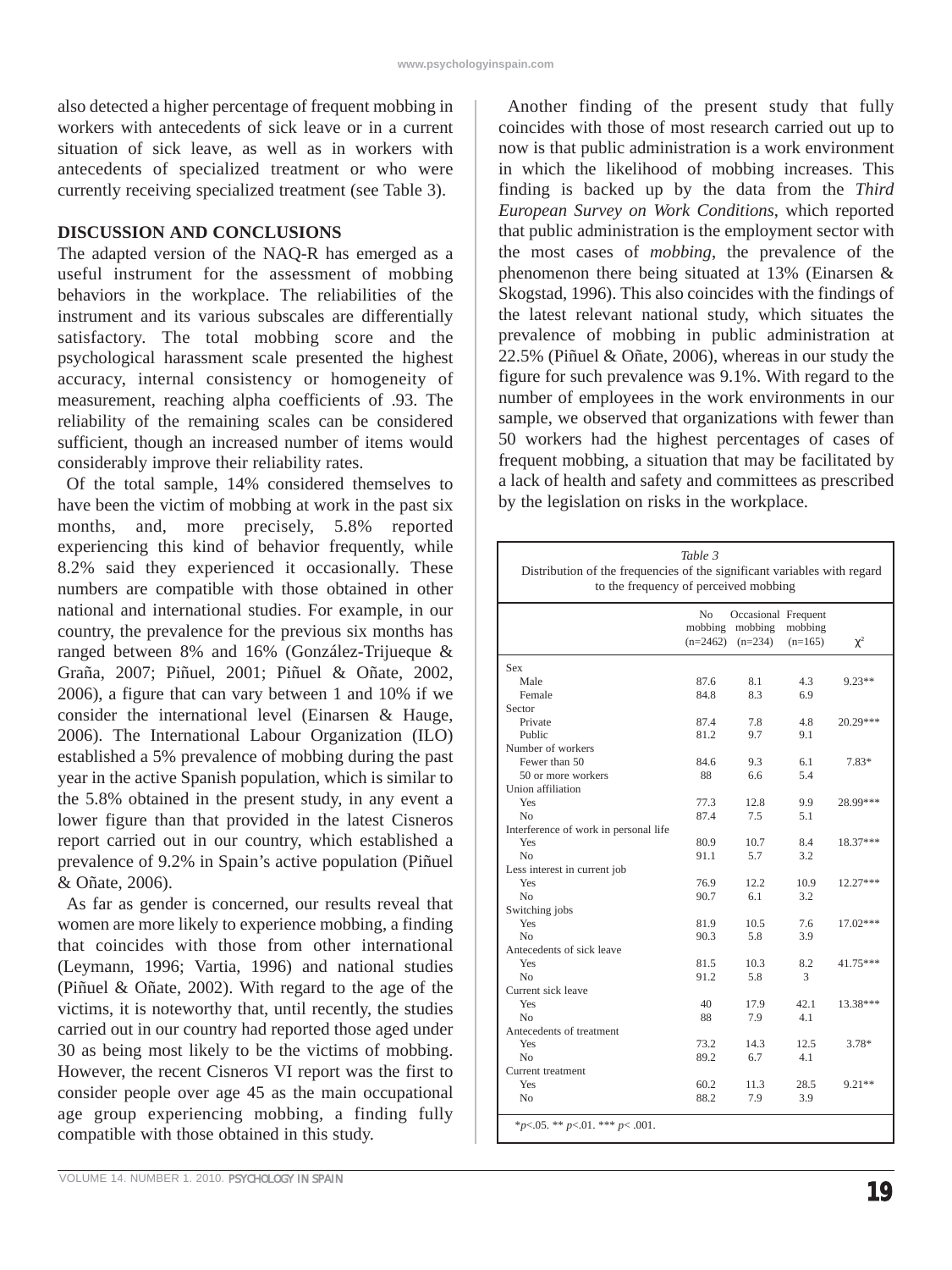A further interesting aspect observed in this study concerns type of contract. The tendency has been to consider the predictive capacity of the contract for mobbing situations to be based on job insecurity, with those on temporary contracts considered as more likely to experience mobbing (Moreno-Jiménez et al., 2005; Piñuel & Oñate, 2002). However, this was not observed in our study, since workers with fixed and indefinite contrasts reported perceiving a higher percentage of mobbing situations in the past six months. This makes perfect sense if we consider that, both in the present study and in the Cisneros VI report (Moreno-Jiménez et al., 2005; Piñuel & Oñate, 2002), it was shown that it is not younger workers who are most exposed to mobbing, but rather those with greater stability and security of contract, a finding that has also emerged in the work of other authors (Gil-Monte, Carretero, & Luciano, 2006).

It should also be pointed out that being affiliated to a union, having antecedents of sick leave, or having received specialized treatment have emerged in this study as the variables that appear most frequently in mobbing situations. However, according to this study, neither self-perceived job performance nor nationality, subjective social class or educational level are characteristics associated with supposed cases of mobbing. This suggests that, although ethnic- and economic-related discrimination does occur in the work setting, both are separate phenomena from mobbing, and hence require specific study.

As regards the mobbing typology found, it is noteworthy that downward vertical mobbing (*bossing*) accounts for 47.2% of the cases, with situations of horizontal and upward vertical mobbing attaining more moderate levels (20.9% and 9.1%, respectively). This is not surprising given the fact that research carried out in our country has found downward vertical mobbing to be the commonest form of the phenomenon (Piñuel & Oñate, 2002, 2006).

# **REFERENCES**

- Einarsen, S. (2000). Harassment and bullying at work: A review of the Scandinavian approach. *Aggression and Violent Behaviour, 5*(4), 379-401.
- Einarsen, S., & Hauge, L. J. (2006). Antecedentes y consecuencias del acoso psicológico en el trabajo: una revisión de la literature [Antecedents and consequences of psychological bullying at work: A review of the literature]. *Revista de Psicología del Trabajo y de las Organizaciones*, *22*(3), 251-274.
- Einarsen, S., Hoel, H., Zapf, D., & Cooper, C. L. (2003). The concept of bullying at work: The European tradition. In S. Einarsen, H. Hoel, D. Zapf, & C. L. Cooper (Eds.), *Bullying and emotional abuse in the workplace. International perspectives in research and practice* (pp. 3-30)*.* London: Taylor and Francis.
- Einarsen, S., & Mikkelsen, E. G. (2003). Individual effects of exposure to bullying at work. In S. Einarsen, H. Hoel, D. Zapf, & C. L. Cooper (Eds.), *Bullying and emotional abuse in the workplace. International perspectives in research and practice* (pp. 127-144)*.* London: Taylor and Francis.
- Einarsen, S., & Raknes, B. I. (1997). Harassment at work and victimization of men. *Violence and Victims, 12,* 247-263.
- Einarsen, S., & Skogstad, A. (1996). Bullying at work: Epidemiological findings in public and private organizations. *European Journal of Work and Organizational Psychology, 5*(2), 185-201**.**
- Fidalgo, A. M., & Piñuel, I. (2004). La escala Cisneros como herramienta de valoración del mobbing [The Cisneros scale as a tool to rate mobbing]. *Psicothema, 16*(4), 615-624.
- Gil-Monte, P., Carretero, N., & Luciano, J. V. (2006). Prevalencia del mobbing en trabajadores de centros de asistencia a personas con discapacidad [Prevalence of mobbing in workers at assistance centers for disabled people]. *Revista Psicología del Trabajo y de las Organizaciones, 22*(3), 275-292.
- González de Rivera, J. L., & Rodríguez-Abuín, M. (2006). Acoso psicológico en el trabajo y psicopatología: un estudio con el LIPT-60 y el SCL-90-R [Psychological bullying at work and psychopathology: a study with the LIPT-60 and the SCL-90-R]. *Revista de Psicología del Trabajo y de las Organizaciones, 22*(3), 397-412.
- González-Trijueque, D., & Graña, J. L. (2007). El acoso psicológico en el lugar de trabajo: análisis descriptivo en una muestra de trabajadores [Mobbing at work: Descriptive analysis in a sample of workers]. *Revista de Psicopatología Clínica Legal y Forense, 7,* 63-76.
- Hoel, H., Cooper, C. L., & Faragher, B. (2001). The experience of bullying in Great Britain: The impact of organizational status. *European Journal of Work and Organizational Psychology, 10*(4), 443-465**.**
- Hoel, H., Rayner, C., & Cooper, C. L. (1999). Workplace bullying. In C. L. Cooper, & I. T. Robertson (Eds.), *International Review of Industrial and Organizational Psychology.* Chichester, UK: Wiley.